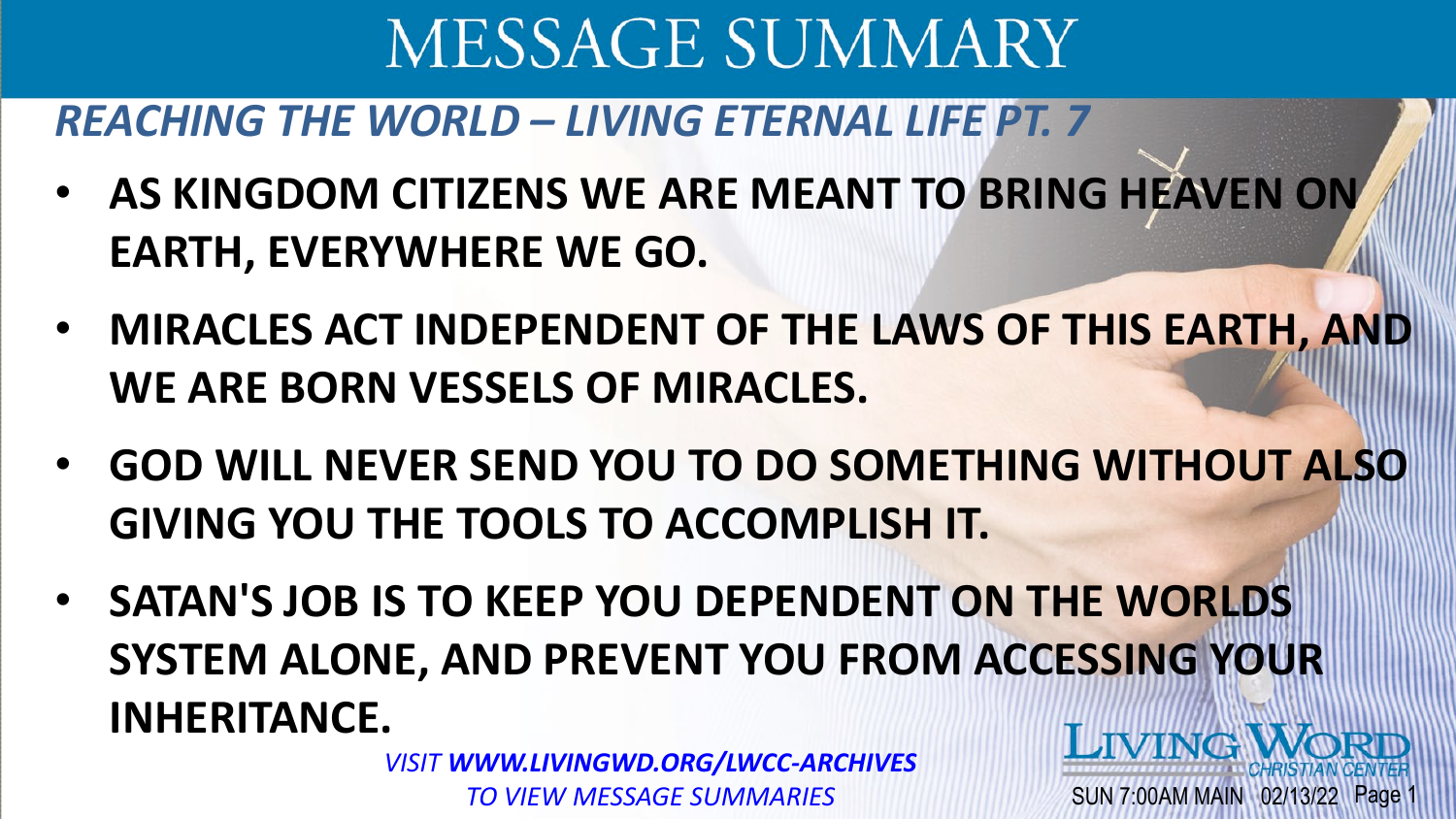### *REACHING THE WORLD – LIVING ETERNAL LIFE PT. 7*

- **THE FIRST THING YOU HAVE TO DO TO BREAK THAT DEPENDENCE ON THE WORLD IS TO KNOW WHO YOU ARE. YOU ARE CHILD OF GOD AND A CITIZEN OF HEAVEN.**
- **GOD WANTS YOU TO HAVE HEAVEN SOLUTIONS, WHEN YOU DOWNLOAD THAT YOU'LL TAP IN TO SUPERNATURAL RESULTS.**
- **GOD WOULDN'T ASK YOU TO BE FRUITFUL IF YOU DIDN'T ALREADY HAVE THE SEED. HE WOULDN'T ASK YOU TO WORK MIRACLES WITHOUT GIVING YOU MIRACLE WORKING ABILITIES.**

*VISIT WWW.LIVINGWD.ORG/LWCC-ARCHIVES TO VIEW MESSAGE SUMMARIES*

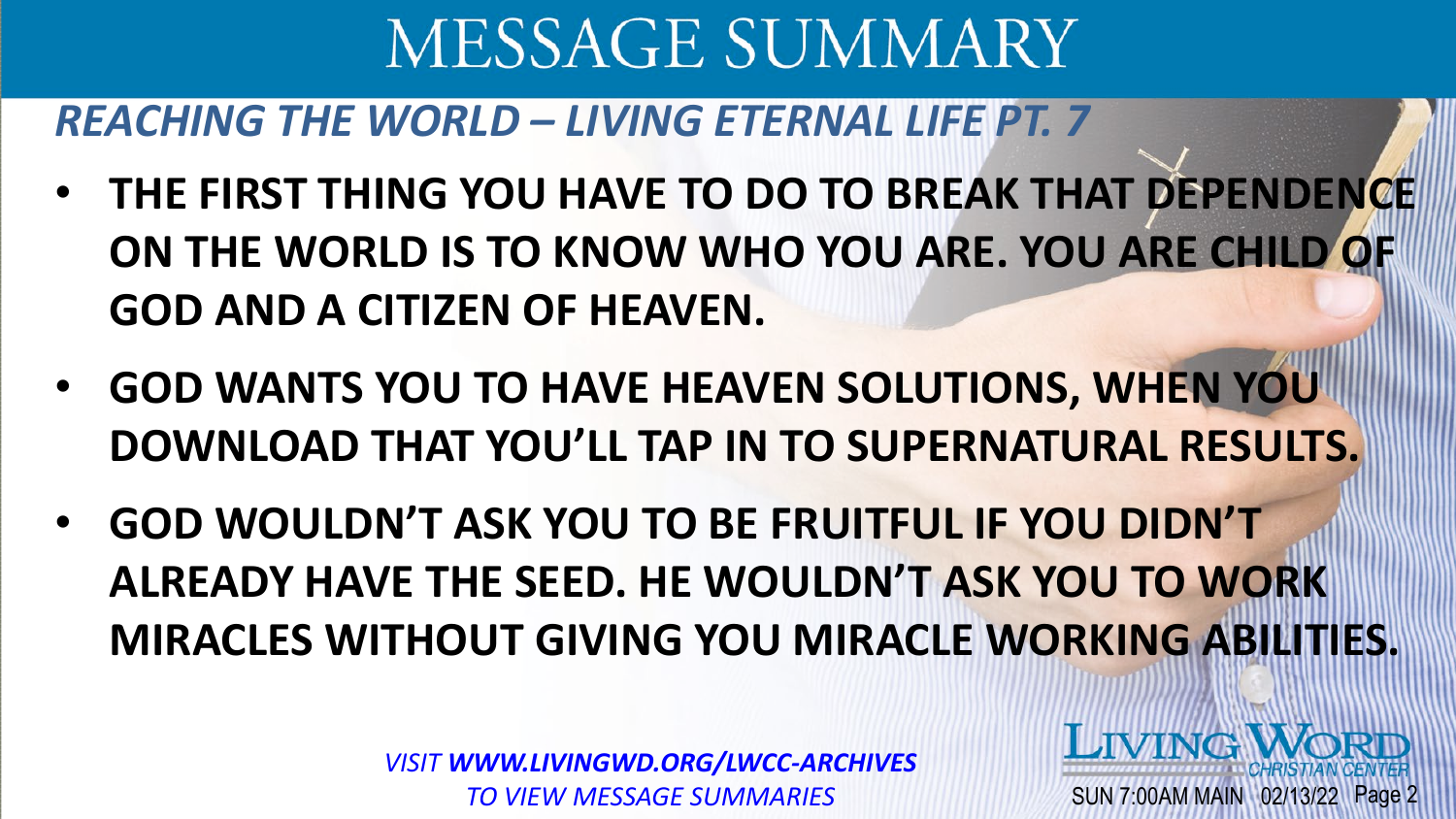#### *REACHING THE WORLD – LIVING ETERNAL LIFE PT. 7*

- **ONE OF THE BIGGEST WAYS YOU WILL OPERATE IN THE EARTH IS BY DECREEING THINGS INTO EXISTENCE.**
- **YOU MUST FIRST HAVE A REVELATION OF WHAT GOD'S GIVEN YOU IN ORDER FOR IT TO BE ACCESSED.**
- **FROM THIS DAY FORWARD, MIRACLES WILL MANIFEST IN YOUR LIFE. SUPERNATURAL DEBT CANCELLATION WILL HAPPEN THIS MONTH.**
- **YOU ARE FROM THIS DAY, GOING TO BE MIRACLE MINDED. YOU WILL HEAR AND OBEY THE HOLY GHOST AND MIRACLES WILL I JVING FOLLOW.** *VISIT WWW.LIVINGWD.ORG/LWCC-ARCHIVES TO VIEW MESSAGE SUMMARIES*SUN 7:00AM MAIN 02/13/22 Page 3